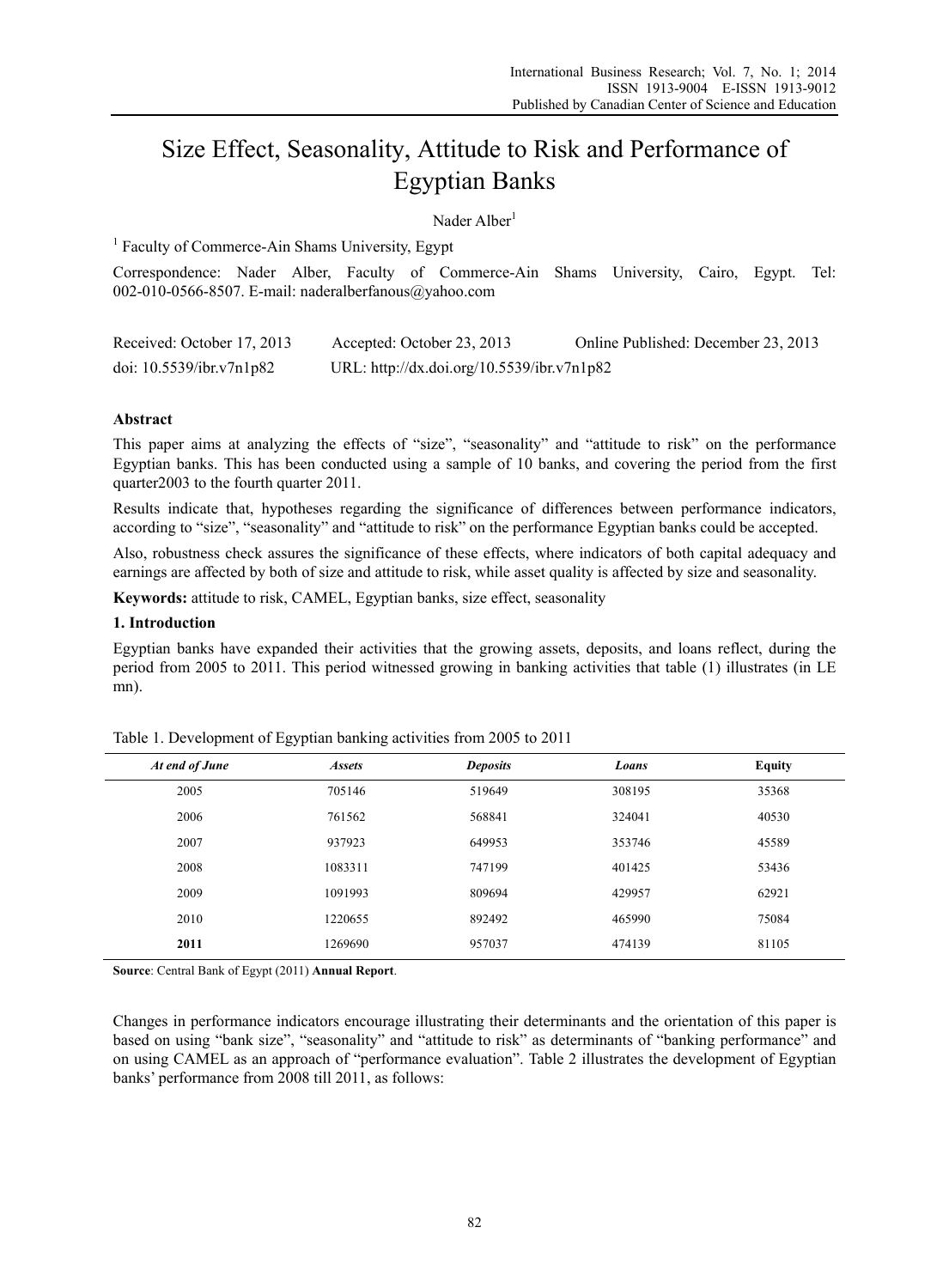l,

| <b>Item</b>          | <b>Indicator</b>                              | 2008  | 2009  | 2010  | 2011  |
|----------------------|-----------------------------------------------|-------|-------|-------|-------|
| Capital Adequacy     | Capital Base to Risk weighted assets          | 0.147 | 0.151 | 0.163 | 0.156 |
|                      | Tier 1 Capital to Risk-Weighted Assets        | 0.115 | 0.120 | 0.127 | 0.130 |
|                      | Net Worth to Assets                           | 0.062 | 0.064 | 0.067 | 0.062 |
| <b>Asset Quality</b> | Nonperforming Loans to Total Loans            | 0.148 | 0.134 | 0.136 | 0.109 |
|                      | Loan Provisions to Nonperforming Loans        | 0.921 | 1.004 | 0.925 | 0.946 |
|                      | Loans to Private Sector to Loans to Customers | 0.839 | 0.810 | 0.805 | 0.811 |
| Earnings             | Return on Average Assets                      | 0.008 | 0.008 | 0.010 | 0.010 |
|                      | Return on Average Equity                      | 0.141 | 0.130 | 0.143 | 0.143 |
|                      | Net Interest Margin                           | 0.017 | 0.022 | 0.023 | 0.023 |
| Liquidity            | Liquidity Ratio: Local Currency               | 0.345 | 0.434 | 0.447 | 0.554 |
|                      | Liquidity Ratio: Foreign Currencies           | 0.468 | 0.410 | 0.406 | 0.511 |
|                      | Securities to Assets                          | 0.122 | 0.138 | 0.180 | 0.182 |
|                      | Deposits to Assets                            | 0.784 | 0.824 | 0.810 | 0.754 |
|                      | Loans to Deposits                             | 0.577 | 0.577 | 0.518 | 0.500 |

#### Table 2. Development of Egyptian banking performance from 2008 to 2011

**Source**: Central Bank of Egypt (2011) **Economic Review**.

Early attempts to measure banks' performance using CAMEL components and financial ratios abound in the literature from Beaver (1966) and Altman (1968) to Maishanu (2004), Wirnkar and Tanko (2008), Tatom and Houston (2011).

Beaver (1966) is the first attempt using financial ratios for predicting bankruptcy, while Altman (1968) uses a multiple discriminate analysis (MDA) and combines the information from several financial ratios in a single prediction model (Altman's Z-score model). In addition, Maishanu (2004) identifies 8 financial ratios that could serve in informing the financial state of a bank and predicting failure in commercial banks.

Wirnkar and Tanko (2008) brings forth a new acronym for CAMEL known as CLEAM in order to reflect the magnitude and ability of each component to capture the performance of a bank in descending order. Tatom and Houston (2011) proposes some regulatory standards embodied CAMEL rating system, as well as several economic variables (like real price of energy, currency ratio and the interest rate spread) to produce a robust model that forecasts bank failure for the entire commercial bank industry in the United States.

CAMEL(S) theory may be viewed as a progressive update of the theory of bank liquidity market failure that includes the major risks in the entire bank balance sheet (King et al., 2006). The CAMEL framework essentially provides bank regulators with off-site surveillance basis for bank rating (Gilbert et al., 2002). Njoku (2012) shows how bank auditors can apply to combination of CAMEL and non-CAMEL factors model to strengthen the audit risk model.

Cole and Gunther (1995, p. 4) show that based on the results of these on-site evaluations, regulators then rate the performance of individual banks along five key dimensions: capital adequacy, asset quality, management, earnings, and liquidity. Each of the five areas of performance are rated on a scale of 1 to 5 as follows: 1 strong performance, 2 satisfactory performance, 3 performance that is flawed to some degree, 4 marginal performance that is significantly below average, and 5 unsatisfactory performance that is critically deficient and in need of immediate remedial action. Once each of the five areas of performance has been assigned a rating, a composite, or overall, rating is derived, again on a scale from 1 to 5.

The US formulation adds the variable (S) in 1997 to represent sensitivity to market risk (Gunter & Moore, 2003). The introduction of Troubled Asset Relief Program (TARP) in 2008 constitutes significant regulatory regime changes, and provides the necessary framework to explore whether regime-dependent risk-shifting or risk-taking is present.

In brief, this study tries to answer these three main questions: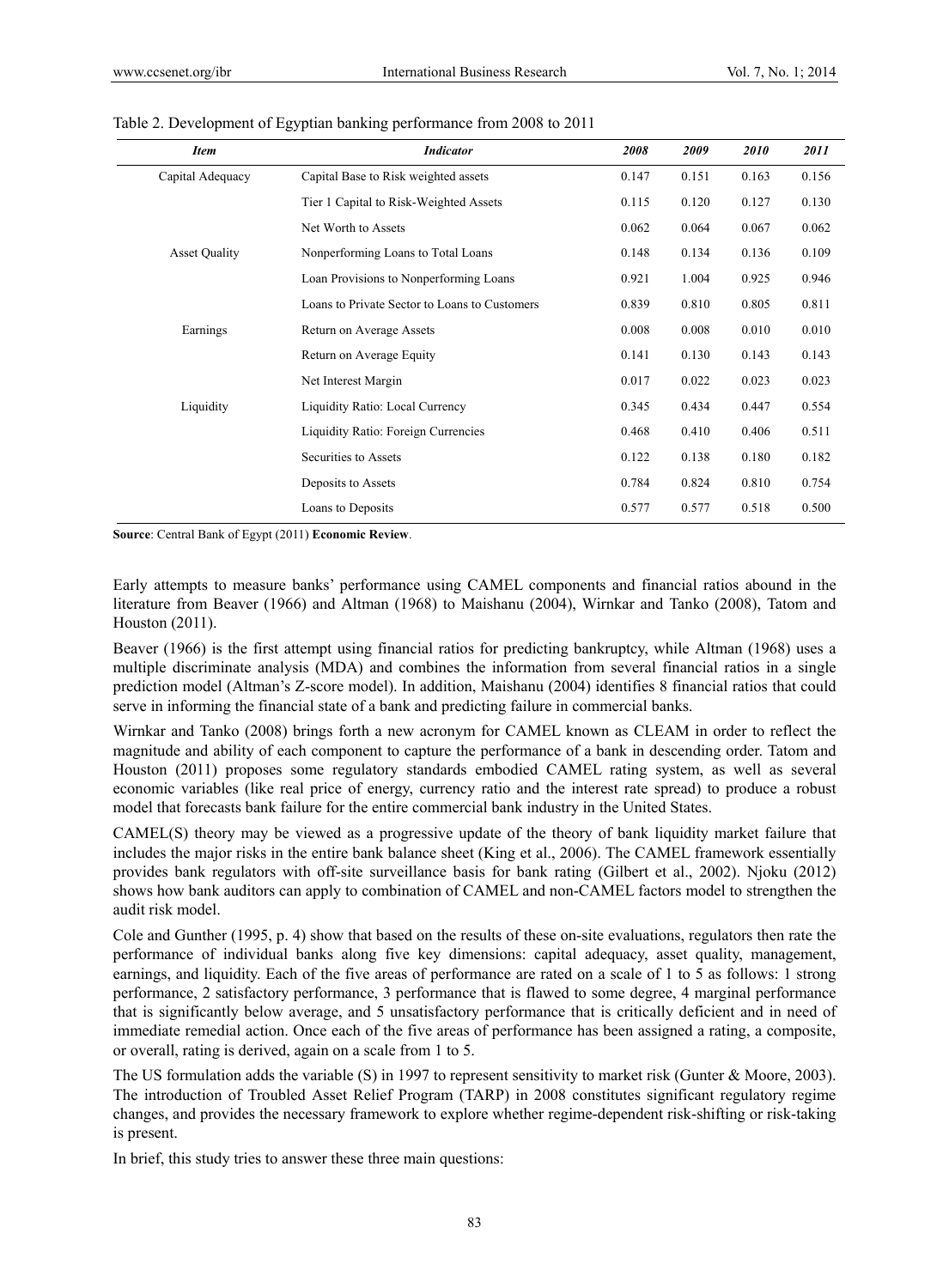Does "bank size" affect its performance, as measured by CAMEL approach? By other words: Are there any significant differences in "banking performance", due to the bank size?

 Does "seasonality" affect "banking performance"? By other words: Are there any significant differences in "banking performance", due to the quarter of evaluation?

 Does "attitude towards risk" affect "banking performance"? By other words: Are there any significant differences in "banking performance", due to their degree of "conservatism" or "aggressiveness"?

This paper addresses a main question about determinants of "banking performance", as measured by CAMEL. Determinants of performance, to be examined, are variables related to "bank size", "seasonality" and "attitude towards risk".

The paper is arranged as follows: after this introduction, section 2 reviews research literature that has concerned with "banking performance", as measured by CAMEL indicators and "banking characteristics" that include size, seasonality and attitude to risk. Section 3 explains how to measure research variables and illustrates how to test the hypotheses. Section 4 is for empirical work, presenting results, discussing how these results answer research questions using ANOVA and providing a robustness check using step-wise regression technique. Section 5 summarizes the paper and provides remarks about conclusions.

## **2. Literature Review**

This section tries to present some of previous work, which has been conducted in the field of "banking performance", as measured by CAMEL indicators and banking characteristics that include size, seasonality and attitude to risk.

Regarding "banking performance", many studies evaluate it according to CAMEL approach. Concerning with capital adequacy (C), Berger et al. (2008) demonstrates the reasons for this "excess" capital using annual panel data from 1992 through 2006. Results indicate that U.S. banks hold significantly more equity capital than required by their regulators. Besides, findings show that BHCs actively manage their capital ratios (as opposed to passively allowing capital to build up via retained earnings), set target capital levels substantially above well-capitalized regulatory minima, and (especially poorly capitalized BHCs) make rapid adjustments toward their targets.

Barth et al. (2008) presents survey information on bank regulations in 142 countries. Following Basel guidelines many countries strengthened capital regulations and official supervisory agencies, but results show that these reforms don't enhance stability or efficiency. While some countries have empowered private monitoring of banks, consistent with the third pillar of Basel II, there are many exceptions and reversals along this dimension.

Guidara et al. (2010) documents the countercyclical behavior of Canadian banks' capital buffer from 1982 to 2010 for the six largest Canadian chartered banks. Results show that the adoption of Canadian banking regulations is effective in rendering Canadian banks' capital countercyclical to business cycles. Findings indicate that Canadian banks hold more capital buffer in recession than in expansion.

Demirgüç-Kunt and Detragiache (2011) studies the effect of compliance with the Basel core principles for effective banking supervision on bank soundness. Using data for more than 3000 banks in 86 countries, the authors find that neither the overall index of compliance with the Basel core principles nor the individual components of the index are robustly associated with bank risk measured by Z-scores. This may cast doubt on the usefulness of the Basel core principles in ensuring bank soundness.

Al-Farisi and Hendrawan (2012) examines the impact of capital structure on performance of conventional and Islamic banks, by using profit efficiency approach. They measure profit efficiency score for each bank in Indonesia during the period from 2002 to 2008 by using distribution free approach (DFA). Result indicate that banks' capital ratio have a negative effect on their profit efficiency.

Osborne et al. (2012) assesses the relation between bank capital ratios and lending rates for the 8 largest UK banks over the period from 1998 to 2011. Results show a strong negative association during the stressed conditions of the period from 2007 to 2011 when well-capitalized banks may have benefited from lower funding costs.

Concerning with Asset Quality (A), Hassan and Sanchez (2007) examines banking performance concerning with asset quality (beside capital adequacy and earnings), using Data Envelopment Analysis (DEA). The authors estimate and compare the efficiency and productivity of seven Latin American countries (Argentina, Brazil, Chile, Colombia, Ecuador, Mexico and Venezuela) during the period from 1996 to 2003. The study finds that most of the sources of inefficiencies are regulatory rather than technical. This means that bank managers do not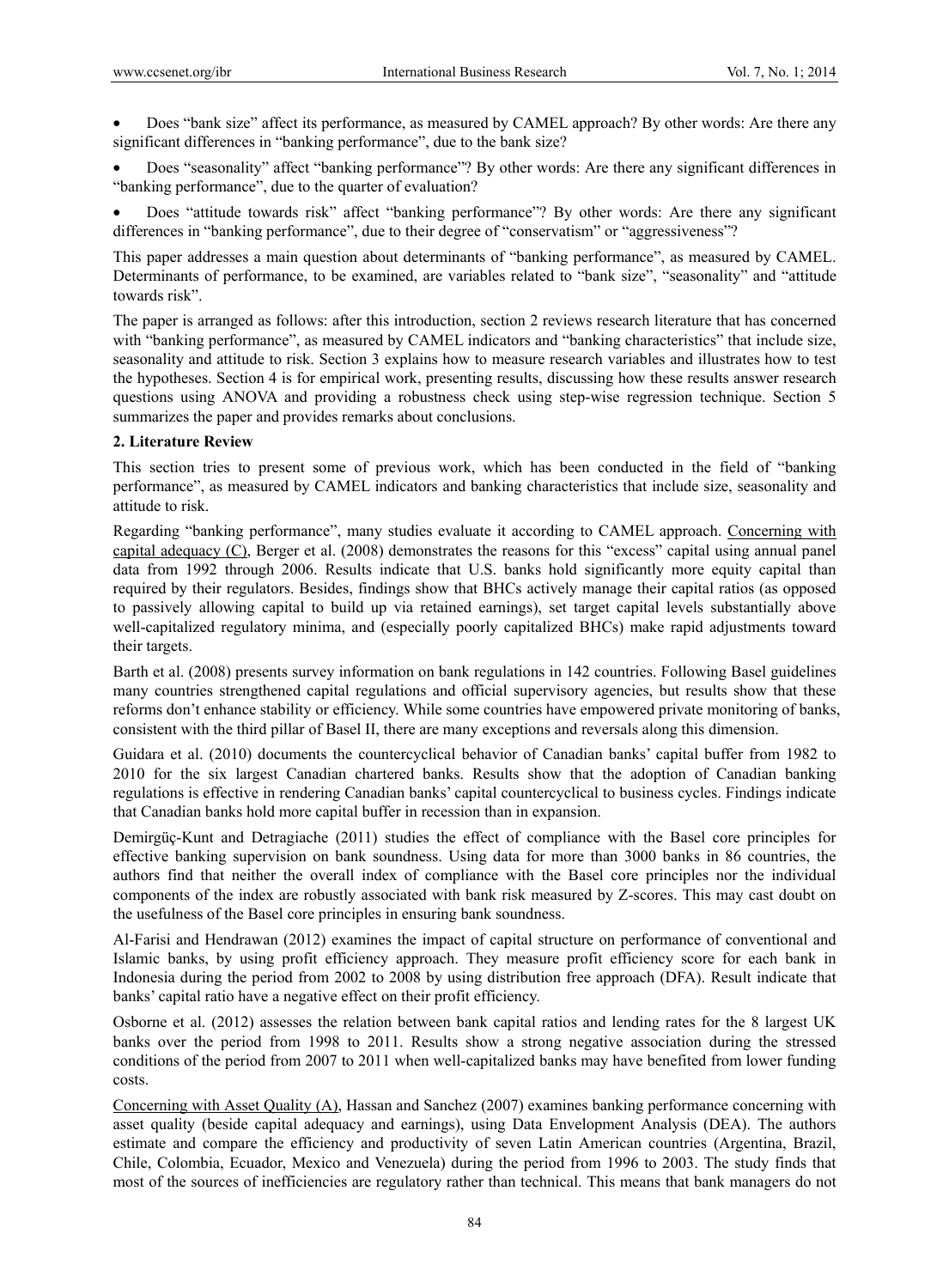choose the correct (optimal) input and output mix, because they are not forced to do so by the environmental conditions (either government regulations or market conditions).

Another important study of Acharya et al. (2009) shows that market freezes depend on how information about asset quality is revealed. They illustrate that when there is a constant probability that "bad news" is revealed each period and, in the absence of bad news, the value of the assets is high. By contrast, for the "good news", the value of the assets is low.

Concerning with Earnings (E), Curry et al. (2006) quantifies the impact of bank supervision (measured using CAMEL composite and component ratings) on loan growth. The authors perform dynamic loan growth equations using regressions for two distinct sub-periods: (1) 1985 to 1993 (covers the credit crunch period), and (2) 1994 to 2004 (covers the sustained recovery period). For the first period, they find that business lending is the most sensitive to changes in CAMEL ratings, while for the second period; they find little evidence that changes in CAMEL ratings had any systematic effect on loan growth.

Paul and Kaestner (2007) analyzes the banking industry's profitability, using a sample of around 3000 European banks. Results show that the institutional characteristic ownership of savings banks is the most powerful input factor. Banks located in countries with a minimum initial privatization success indicate a significantly higher profitability than banks resident in countries with publicly dominated savings banks sectors.

Gayed et al. (2009) addresses the effects of marketing mix on performance indicators, using a sample of 14 banks (out of 33 banks in Egypt) at the end of June 2008. Results indicate the effects of "number of services" and "number of tellers" on bank profitability.

Ben Naceur and Omran (2011) examines the impact of bank regulation, concentration, and development on bank profitability across a broad selection of Middle East and North Africa (MENA) countries, during the period from 1989 to 2005. The empirical results suggest that bank-specific characteristics, in particular bank capitalization and credit risk, have a positive and significant impact on banks' net interest margin and cost efficiency.

Petrella and Resti (2012) investigates the information role of the stress tests. They examine the 2011 European stress test exercise to assess whether and how it affected bank stock prices (and consequently bank profitability). Using event study analysis of 3400 data points for 90 banks, results show that informational content is considered relevant by investors.

Concerning with Liquidity (L), Banking liquidity risks are due to two reasons: the first is represented by liabilities side, where depositors withdraw of their deposits, and this requires sufficient liquidity to meet these requirements. The second is due to assets side, where the bank should have sufficient liquidity to give required facilities to their borrowers (Saunders, 1994, p. 293).

Motivated by the current financial crisis, several papers seek to explain market freezes. Diamond and Rajan (2009) indicates that when banks have a significant quantity of assets with a limited set of potential buyers, shocks in future liquidity demands may trigger sales at fire sale prices.

Vazquez and Federico (2012) analyzes the performance of about 11000 banks in the U.S. and Europe during the period from 2001 to 2009. The results show that banks with weaker structural liquidity and higher leverage in the pre-crisis period were more likely to fail afterward. The likelihood of bank failure also increases with bank risk-taking.

Concerning with Size Effect (S), Carvallo and Kasman (2005) investigates the cost efficiency of a sample of 481 Latin American and Caribbean banks in 105 countries over the years from 1995 to 1999 using a stochastic frontier model (SFA). They use three inputs: loans, deposits, and other earning assets and three prices of factors of production: the price of labor, the price of purchased funds, and the price of physical capital. Results indicate that on average, very small and very large banks are significantly more inefficient than large banks.

Schaeck and Čihák (2007) uses data for more than 2600 European banks in 10 countries to test the effect of competition on capital ratios. Using panel data techniques, and distinguishing between the competitive conduct of small and large banks, they show that banks tend to hold higher capital ratios when operating in a more competitive environment.

Sahut and Mili (2009) studies bank distress in MENA countries and addresses the question of whether mergers are commonly considered as a solution for resolving individual bank distress. They challenge the view that specific bank indicators such as CAMEL category and bank size are significant determinants of bank distress. They investigate the distress and subsequent merger decisions for 330 banks from the MENA region during the period 2000–2007. Empirical evidence indicates that monetary policy indicators do not really affect bank distress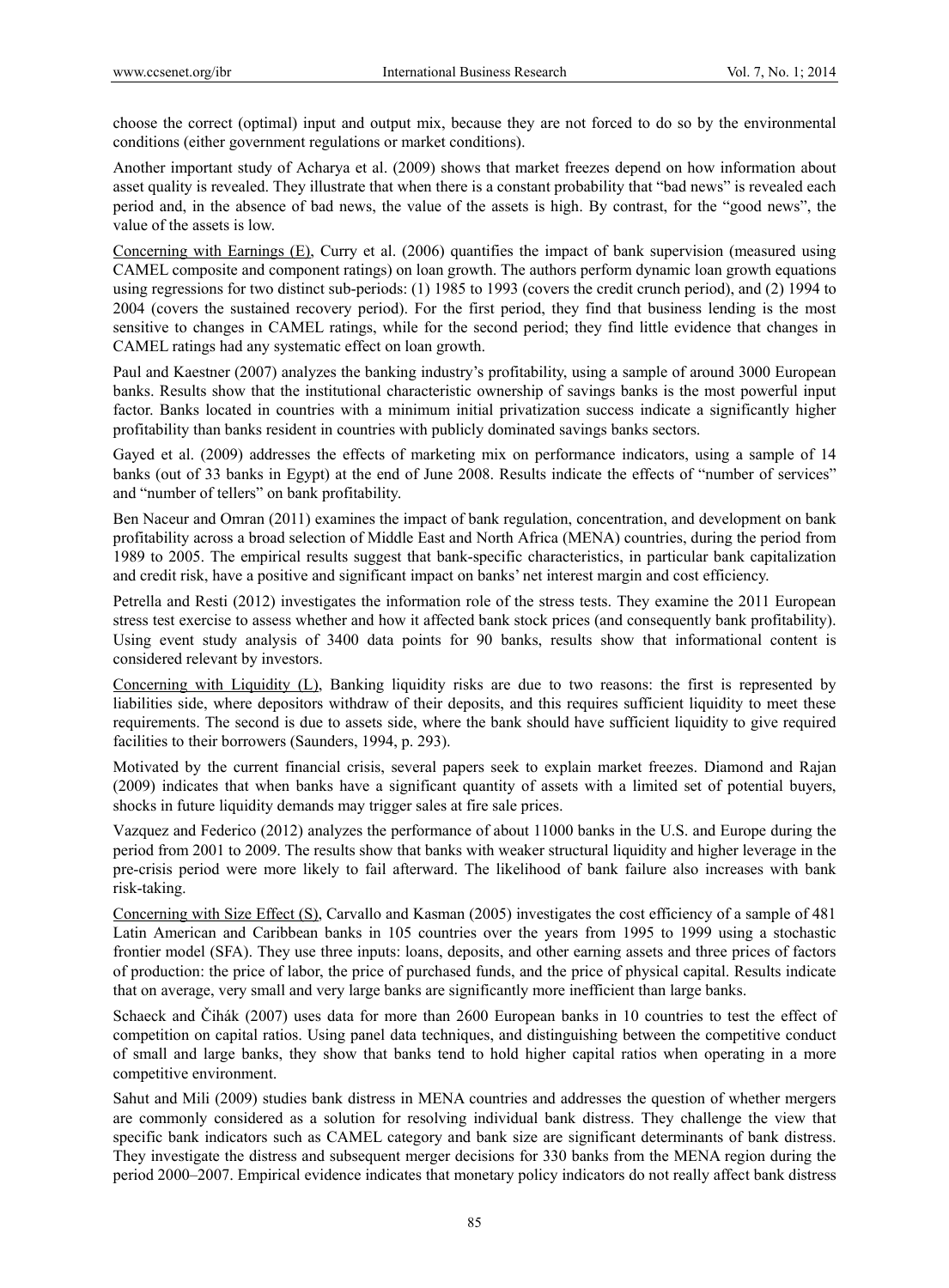and shows that distressed state-owned banks and large-sized banks are less likely to be a target in a merger transaction.

Berger and Bouwman (2011) discusses the effect of capital on bank performance. They have two main results. First, capital helps small banks to increase their probability of survival and market share at all times (during banking crises, market crises, and normal times). Second, capital enhances the performance of medium and large banks primarily during banking crises.

Anis and Sami (2012) investigates the cost efficiency of 17 Tunisian banks over the period 1997–2006 using a parametric approach stochastic (SFA), Findings suggest that private banks are more efficient than ownership banks; foreign banks are more efficient than domestic banks and small and medium-sized banks are more efficient than large ones.

Vazquez and Federico (2012) indicates that the smaller domestically-oriented banks were relatively more vulnerable to liquidity risk, while the large cross-border banks were more susceptible to solvency risk due to excessive leverage.

Concerning with Attitude to Risk (A), Berger et al. (2012) tests the effects of regulatory interventions and capital support on bank risk taking and liquidity creation over the period from 1999 to 2009. Results indicate that there are no significant changes in risk taking and liquidity creation in the years preceding regulatory interventions and capital support. Evidence suggests that both types of actions may have important intended consequences (risk reduction) and potentially unintended consequences (diminished liquidity creation), with implications for policymakers.

Black and Hazelwood (2012) considers the effect of the TARP capital injections on bank risk taking by analyzing the risk ratings of banks' commercial loan originations during the crisis. The results indicate that, the risk of loan originations increased at large TARP banks but decreased at small TARP banks. For large banks, the increase in risk-taking without an increase in lending is suggestive of moral hazard due to government ownership.

Kanas (2013) addresses the relationship between bank dividends and bank risk over the period from 1984 to 2011. Results show strong evidence of risk-shifting and risk-taking over the post-PCA regime spanning the period from 1992 to 2008. The finding of risk-taking suggests that risk-taking may be a factor contributing to this crisis

Regarding the current study, comparing with previous work, it's important to pinpoint some differences that may justify its importance, as follows:

1) The most of previous work focuses on only one of CAMEL dimensions, while the current study elaborates all of them.

2) Some papers concern with size effect and few of them investigate bank attitude to risk, while the current paper combines size effect, bank attitude to risk and seasonality, shedding a light on their effects on CAMEL indicators.

## **3. Data Description and Hypotheses Developing**

Required data regarding bank size, seasonality, attitude to risk and CAMEL indicators could be shown as follows:

| <b>Variable</b>           | <b>Calculation</b>       | Sign           |
|---------------------------|--------------------------|----------------|
| Net Worth to Risky Assets | Net Worth / Risky Assets | C <sub>1</sub> |
| Net Worth to Deposits     | Net Worth / Deposits     | C <sub>2</sub> |
| Loan Provisions to Loans  | Loan Provisions / Loans  | A <sub>1</sub> |
| Provisions to Assets      | Provisions / Assets      | A <sub>2</sub> |
| Risky Assets to Assets    | Risky Assets / Assets    | M              |
| Return on Equity          | Net Profit / Equity      | E1             |
| Return on Assets          | Net Profit / Assets      | E2             |

Table 3. Variables representing CAMEL indictors, size, seasonality and attitude to risk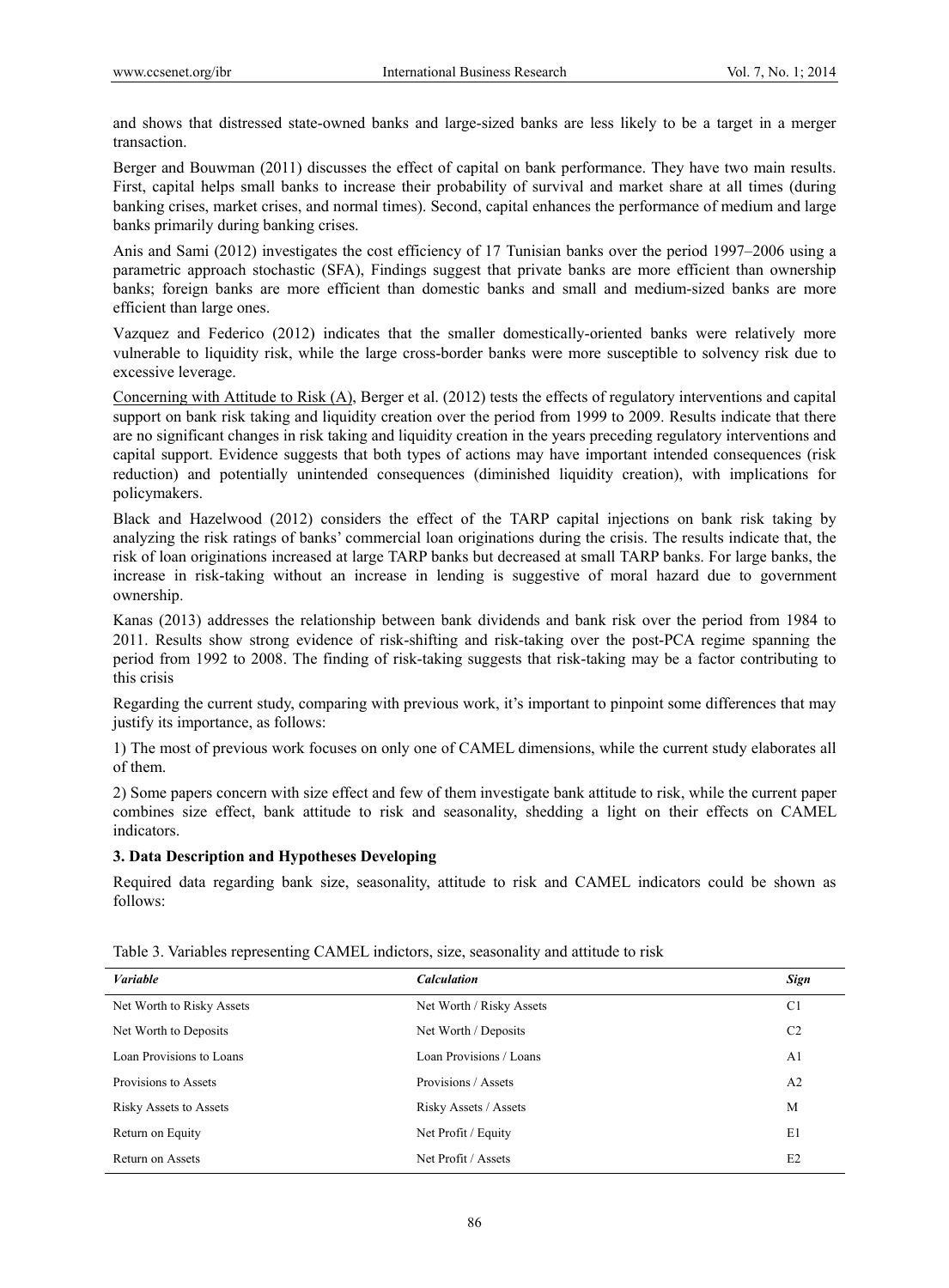| Legal Reserve Ratio                          | Cash / Deposits                                             | L1               |
|----------------------------------------------|-------------------------------------------------------------|------------------|
| Legal Liquidity Ratio                        | Liquid Assets / Deposits                                    | L <sub>2</sub>   |
| Bank Size <sup>(1)</sup>                     | $=$ 1 for small banks and $=$ 1 for big banks               | SIZ              |
| Seasonality (Q1)                             | $=$ 1 for the 1 <sup>st</sup> quarter and otherwise $= 0$   | SEA1             |
| Seasonality (Q2)                             | $=$ 1 for the 2 <sup>nd</sup> quarter and otherwise $=$ 0   | SEA2             |
| Seasonality (Q3)                             | $=$ 1 for the 1 <sup>st</sup> quarter and otherwise $= 0$   | SEA3             |
| Seasonality (Q4)                             | $=$ 1 for the 4 <sup>th</sup> quarter and otherwise $=$ 0   | SEA4             |
| Bank Attitude to $Risk^{(2)}$ (conservative) | $=$ 1 for conservative banks and otherwise $= 0$            | ATR1             |
| Bank Attitude to Risk (m. conservative)      | $=$ 1 for moderately conservative banks and otherwise $=$ 0 | ATR <sub>2</sub> |
| Bank Attitude to Risk (aggressive)           | $=$ 1 for moderate banks and otherwise $= 0$                | ATR3             |
| Bank Attitude to Risk (m. aggressive)        | $=$ 1 for moderately aggressive banks and otherwise $= 0$   | ATR4             |
| Bank Attitude to Risk (aggressive)           | $=$ 1 for aggressive banks and otherwise $=$ 0              | ATR <sub>5</sub> |

This paper aims at testing the following three hypotheses:

1) There is no significant effect of "bank size" on its performance as measured by CAMEL approach.

2) There is no significant effect of "seasonality" on bank performance as measured by CAMEL approach.

3) There is no significant effect of "bank attitude to risk" on its performance as measured by CAMEL approach. Regarding the first hypothesis, the null hypothesis H0states that, for each CAMEL indicator:

$$
\mu_{CAMEL=SMALL} = \mu_{CAMEL-BIG} \tag{1}
$$

The alternative hypothesis  $H_a$  could be shown as:

 $\mu_{\text{CAMEL-SAML}} \neq \mu_{\text{camel-BIG}}$  (2)

Regarding the second hypothesis, the null hypothesis H0states that, for each CAMEL indicator:

$$
\mu_{CAMEL\text{-}Q4} = \mu_{CAMEL\text{-}Q2} = \mu_{CAMEL\text{-}Q3} = \mu_{CAMEL\text{-}Q4}
$$
\n(3)

The alternative hypothesis  $H_a$  could be shown as:

$$
\mu_{CAMEL\text{-}Q4} \neq \mu_{CAMEL\text{-}Q2} \neq \mu_{CAMEL\text{-}Q3} \neq \mu_{CAMEL\text{-}Q4}
$$
\n
$$
\tag{4}
$$

Regarding the third hypothesis, the null hypothesis  $H_0$ states that, for each CAMEL indicator:

$$
\mu_{CAMEL\text{-}Q4} = \mu_{CAMEL\text{-}Q2} = \mu_{CAMEL\text{-}Q3} = \mu_{CAMEL\text{-}Q4} = \mu_{CAMEL\text{-}Q5}
$$
\n
$$
\tag{5}
$$

The alternative hypothesis  $H_a$  could be shown as:

$$
\mu_{CAMEL\text{-}Q4} \neq \mu_{CAMEL\text{-}Q2} \neq \mu_{CAMEL\text{-}Q3} \neq \mu_{CAMEL\text{-}Q4} \neq \mu_{CAMEL\text{-}Q5}
$$
(6)

Robustness checks test the significance of differences between CAMEL indicators according banks size, seasonality and attitude to risk could be shown, for each CAMEL indicator ( $I_{CAMEL}$ ) as follows:

Regarding each indicator of CAMEL, the null hypothesis  $H_0$  could be shown as:

$$
\beta_n = 0 \text{ (where } n = 1, 2, 3 \text{ to } 10) \tag{7}
$$

The alternative hypothesis  $H_a$  could be shown as:

$$
I_{CAMEL} = \alpha + \beta_1 \, SIZ + \beta_2 \, SEAI + \beta_3 \, SEA2 + \beta_5 \, SEA3 + \beta_5 \, SEA4
$$
  
+  $\beta_6 ATR1 + \beta_7 ATR2 + \beta_8 ATR3 + \beta_9 ATR4 + \beta_{10} ATR5$  (8)

$$
0 \neq 0 \ (a \cdot b \cdot \cdot \cdot = 1, 2, 3, 10) \tag{0}
$$

$$
\beta_n \neq 0 \text{ (where } n = 1, 2, 3 \text{ to } 10) \tag{9}
$$

### **4. Results of Empirical Study**

Required data include bank size, seasonality, attitude to risk and CAMEL indicators, for a sample of 10 banks, and cover the period from the first quarter 2003 to the fourth quarter 2011. The following table illustrates descriptive statistics of these data: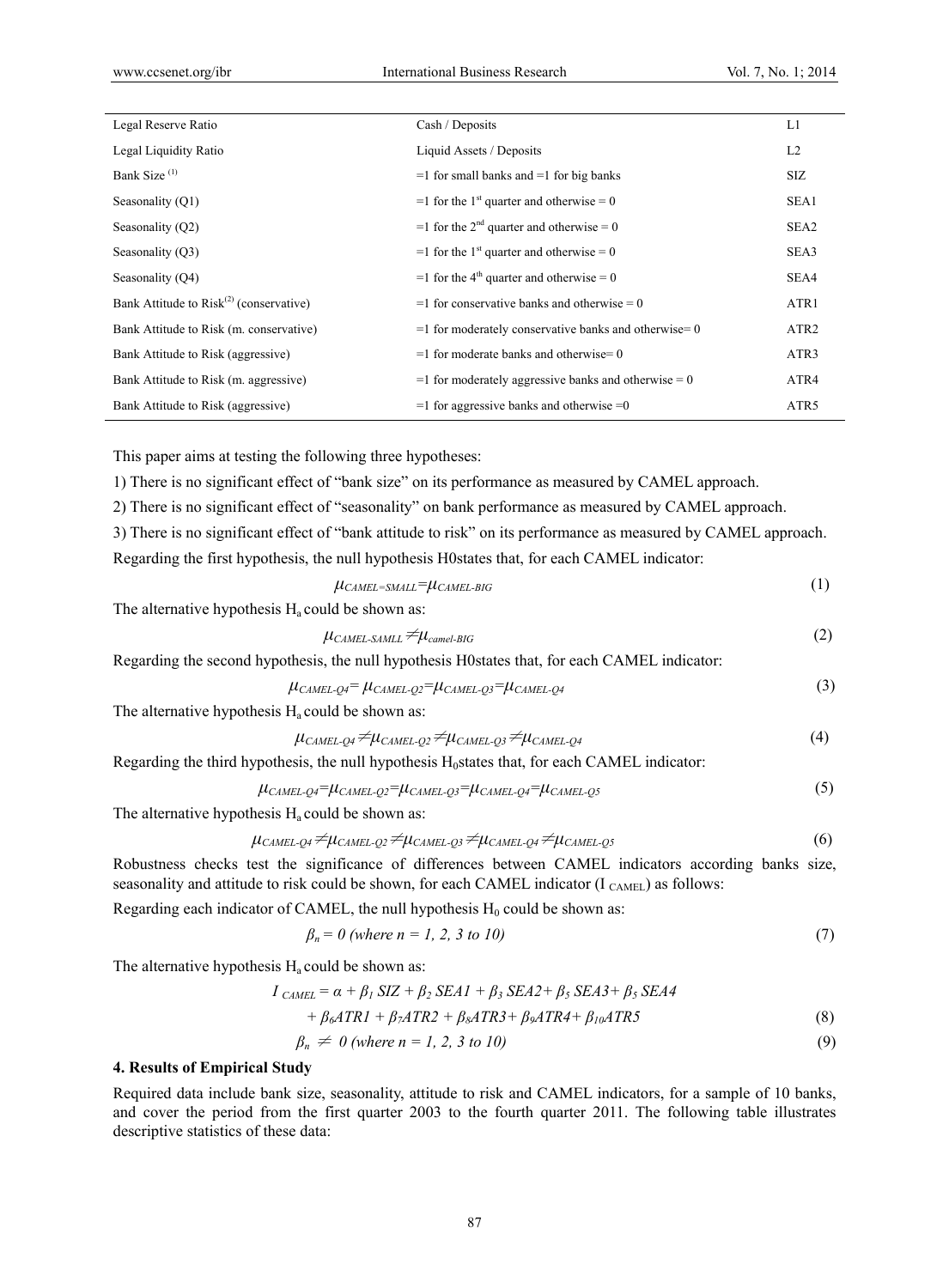| <b>Variables</b> | <b>Minimum</b> | <b>Maximum</b> | Mean    | <b>Std. Deviation</b> |
|------------------|----------------|----------------|---------|-----------------------|
| C <sub>1</sub>   | 0.01516        | 0.49428        | 0.07777 | 0.05396               |
| C <sub>2</sub>   | 0.00520        | 0.44253        | 0.09366 | 0.06145               |
| A <sub>1</sub>   | 0.00950        | 1.89773        | 0.52715 | 0.10002               |
| A <sub>2</sub>   | 0.00012        | 0.17076        | 0.00766 | 0.01282               |
| M                | 0.06717        | 0.98871        | 0.88300 | 0.07281               |
| E1               | $-0.08179$     | 0.03560        | 0.00641 | 0.01266               |
| E2               | $-1.40398$     | 0.42044        | 0.03605 | 0.21825               |
| L1               | 0.00209        | 0.22338        | 0.07049 | 0.03188               |
| L2               | 0.01344        | 1.83033        | 0.13961 | 0.12881               |

Table 4. Descriptive statistics of CAMEL indicators

Source: collected and processed by the researcher.

Table 4 shows variable characteristics as a whole that don't indicate these characteristics according to "bank size", "seasonality" or "attitude to risk". The following table illustrates the means of CAMEL indicators, for small-sized banks (SIZ1), big-sized banks (SIZ2), first quarter (SEA1), second quarter (SEA2), third quarter (SEA3) and fourth quarter (SEA4). In addition, it shows CAMEL indicators, for conservative banks (ATR1), moderately conservative banks (ATR2), moderate banks (ATR3), moderately aggressive banks (ATR4) and aggressive banks (ATR5), as follows:

Table 5. Means of CAMEL indicators according to size, seasonality and attitude to risk

| <b>Variable</b> | SIZ1   | SIZ2   | <b>SEA1</b> | SEA2   | SEA3   | SEA4   | ATR1   | ATR2   | ATR3   | ATR4   | ATR5      |
|-----------------|--------|--------|-------------|--------|--------|--------|--------|--------|--------|--------|-----------|
| C <sub>1</sub>  | 0.0707 | 0.0846 | 0.0768      | 0.0790 | 0.0993 | 0.0660 | 0.0208 | 0.0492 | 0.0726 | 0.0965 | 0.1483    |
| C <sub>2</sub>  | 0.0867 | 0.0986 | 0.0954      | 0.0939 | 0.1096 | 0.0624 | 0.0310 | 0.0532 | 0.0868 | 0.1177 | 0.1885    |
| A1              | 0.2109 | 0.3605 | 0.3213      | 0.3355 | 0.0635 | 0.0940 | 0.9551 | 0.1427 | 0.2165 | 0.2868 | 0.2396    |
| A <sub>2</sub>  | 0.0040 | 0.0065 | 0.0076      | 0.0127 | 0.0086 | 0.0033 | 0.0018 | 0.0069 | 0.0078 | 0.0088 | 0.0102    |
| M               | 0.8820 | 0.8837 | 0.8869      | 0.8795 | 0.0049 | 0.0138 | 0.8750 | 0.8858 | 0.8834 | 0.8917 | 0.8766    |
| E1              | 0.0040 | 0.0065 | 0.0078      | 0.0073 | 0.0138 | 0.1452 | 0.0031 | 0.0067 | 0.0105 | 0.0063 | 0.0005    |
| E2              | 0.0302 | 0.0477 | 0.0403      | 0.0261 | 0.0825 | 0.0546 | 0.0290 | 0.0644 | 0.0928 | 0.0369 | $-0.1022$ |
| L1              | 0.0700 | 0.0728 | 0.0735      | 0.0657 | 0.1372 | 0.1512 | 0.0568 | 0.0761 | 0.0696 | 0.0554 | 0.0705    |
| L <sub>2</sub>  | 0.1554 | 0.1346 | 0.1303      | 0.1382 | 0.0635 | 0.0940 | 0.1397 | 0.1292 | 0.1430 | 0.1317 | 0.1562    |

Source: collected and processed by the researcher.

Table 5 shows different means of CAMEL indicators for different categories of size, seasonality and attitude to risk. However, these differences don't indicate significance. This paper aims at testing the significance of these differences.

To test the research hypotheses, ANOVA is conducted to check the significance of differences between CAMEL indicators, according to size, seasonality and attitude to risk. The following table illustrates the results of this test as follows: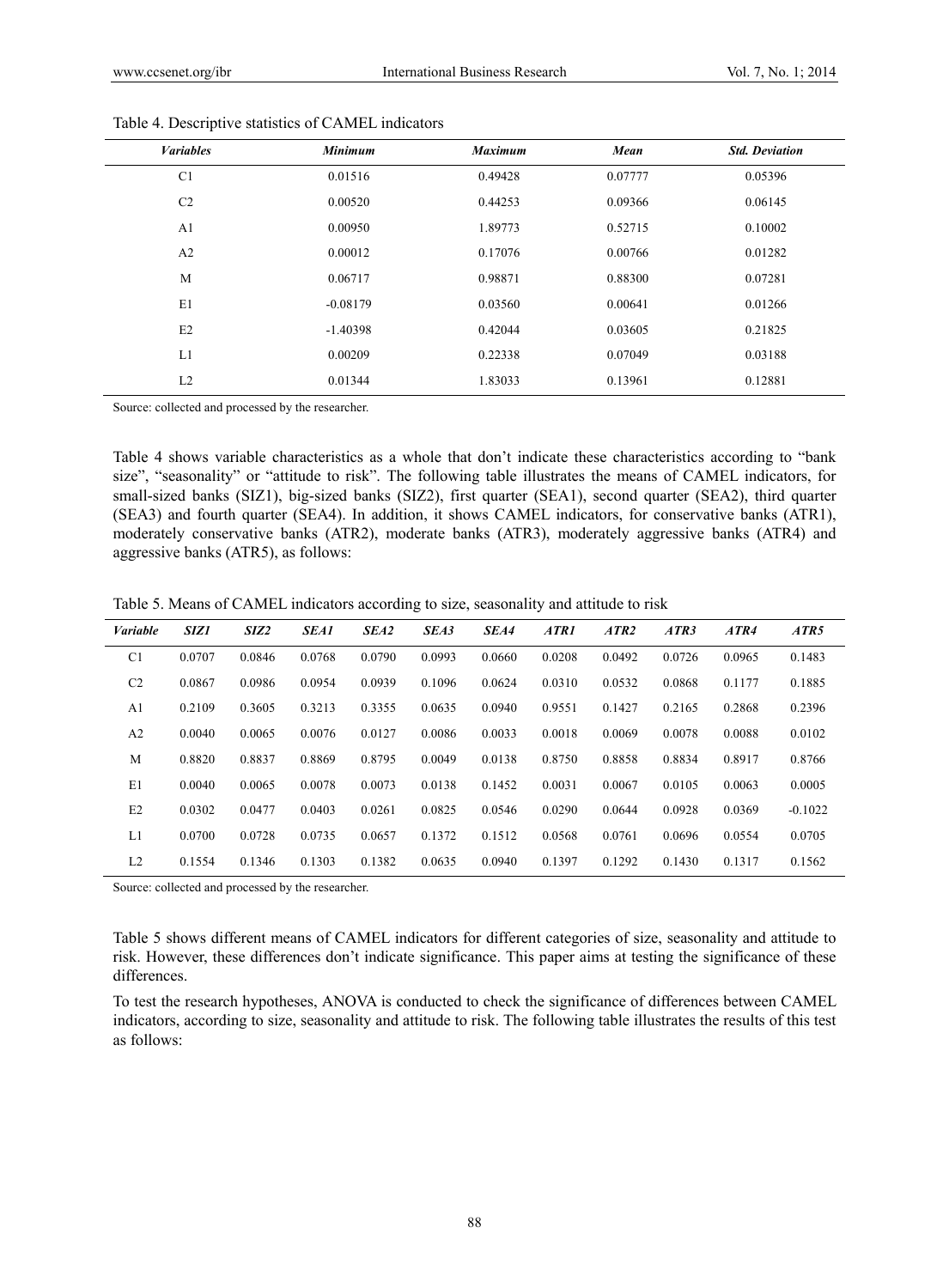| Indicator   | <b>Size</b>   | Seasonality   | Attitude towards risk |
|-------------|---------------|---------------|-----------------------|
| C1          | 13.99         | 1.013         | 95.995                |
|             | $(0.000)$ *** | (0.387)       | $(0.000)$ ***         |
| C2          | 15.44         | 0.605         | 217.683               |
|             | $(0.000)$ *** | (0.612)       | $(0.000)$ ***         |
| ${\bf A1}$  | 0.204         | 1.000         | 0.424                 |
|             | (0.652)       | (0.393)       | (0.791)               |
| A2          | 8.769         | 7.739         | 1.921                 |
|             | $(0.003)$ *** | $(0.000)$ *** | (0.106)               |
| $\mathbf M$ | 1.007         | 0.163         | 0.329                 |
|             | (0.316)       | (0.912)       | (0.858)               |
| E1          | 26.84         | 1.580         | 7.760                 |
|             | $(0.000)$ *** | (0.194)       | $(0.000)$ ***         |
| E2          | 19.296        | 0.180         | 10.709                |
|             | $(0.000)$ *** | (0.910)       | $(0.000)$ ***         |
| ${\bf L1}$  | 3.716         | 1.116         | 3.390                 |
|             | $(0.055)*$    | (0.343)       | $(0.010)*$            |
| $\bf L2$    | 0.596         | 0.655         | 0.554                 |
|             | (0.441)       | (0.580)       | (0.696)               |

Table 6. Testing Hypotheses using ANOVA

Each cell contains the F value, with the significance level between brackets, where \* denotes p-value of 10%, \*\* denotes 5% and \*\*\* denotes 1%.

Testing Hypotheses using ANOVA show, at p-value of 0.05, that there's a significant differences between CAMEL indicators, according to bank size, as follows:

For capital adequacy (C): Tests indicate that capital adequacy indicators of small banks are significantly different from those of big ones. Also, they are significantly different according to banks' attitude to risk, while seasonality effect is not significant. This has been conducted using Net Worth to Risky Assets (C1) and Net Worth to Deposits (C2).

For asset quality (A): Tests show that Provisions to Assets (A2) of small banks are significantly different from those of big ones. Also, it's significantly different according to seasonality, while banks' attitude to risk effect is not significant. Tests don't indicate any effects on Loan Provisions to Loans (A1).

For management (M): Tests don't indicate any significant differences in Risky Assets to Assets (M) according to size, seasonality, or attitude to risk.

For earnings (E): Tests show that earnings indicators of small banks are significantly different from those of big ones. Also, they are significantly different according to banks' attitude to risk, while seasonality effect is not significant. This has been conducted using Return on Equity (E1) and Return on Assets (E2).

For liquidity (L): Tests don't indicate any significant differences in each of Legal Reserve Ratio (L1) and Legal Liquidity Ratio (L2) according to size, seasonality, or attitude to risk at p-value of 0.05. Also, they show significant differences in L2 due to size and attitude to risk at p-value of 0.10.

Based on the previous analysis, the null hypothesis is rejected. This means that the alternative one could be accepted showing significant difference in Egyptian banks' performance, due to:

Size: where tests indicate significant differences in capital adequacy (C), asset quality (A) and earnings (E), while management (M) and liquidity (L) indicators do not address such differences. So, regarding size effect, alternative hypothesis could be accepted.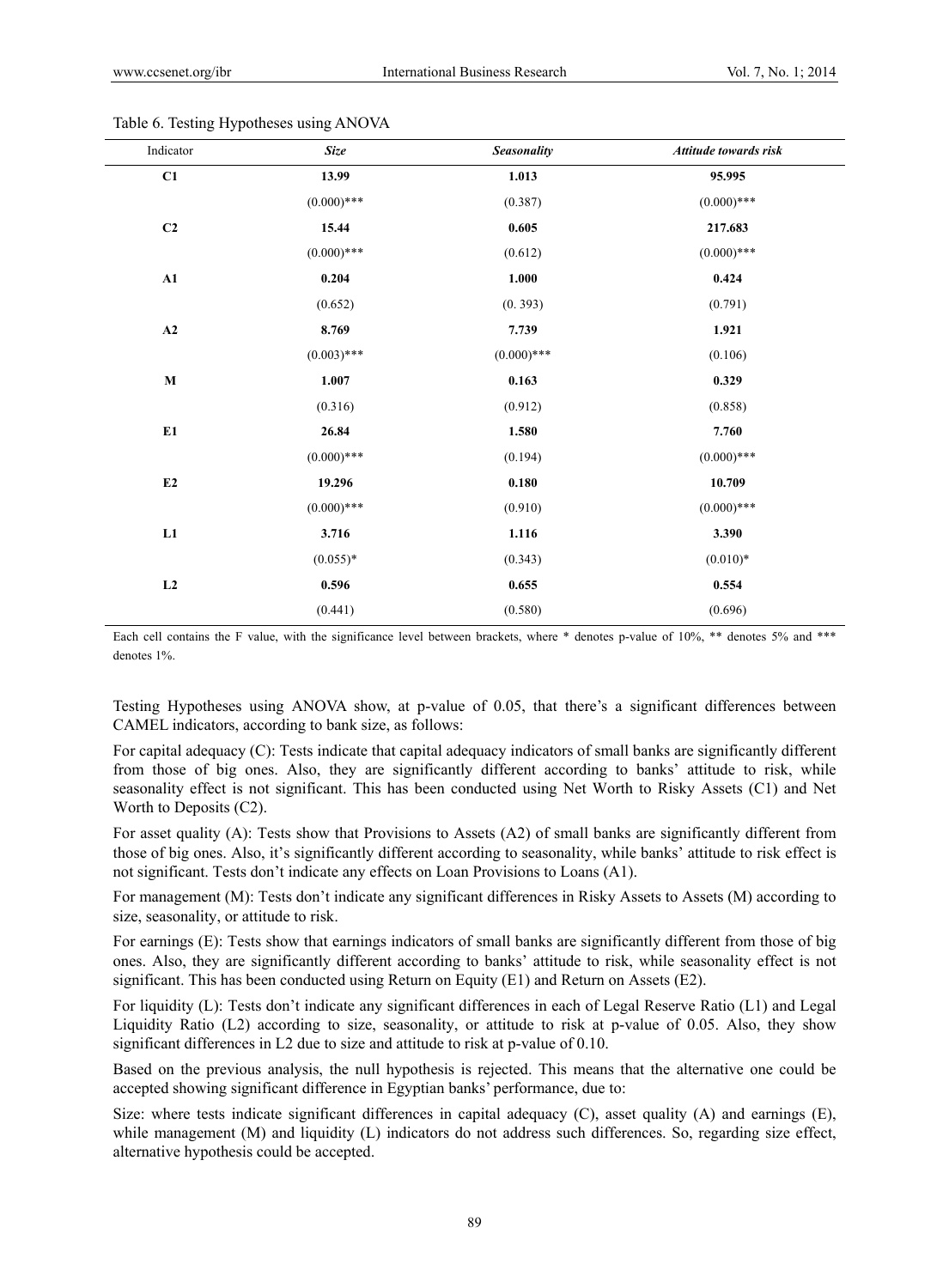Seasonality: where empirical evidence indicates significant differences in asset quality (A), while capital adequacy (C), earnings (E), management (M) and liquidity (L) indicators do not address such differences. So, regarding seasonality effect, alternative hypothesis could be accepted.

Attitude to risk: where tests address significant differences in capital adequacy (C) and earnings (E), while asset quality (A), management (M) and liquidity (L) indicators do not indicate such differences. So, regarding attitude to risk effect, alternative hypothesis could be accepted.

To check the previous results, robustness check has been conducted using step-wise regression analysis and provides the following results:

| <b>Indicator</b> | <b>Constant</b> | Size           | <b>SEA1</b>   | SEA2         | SEA3           | SEA4                     | ATR            | $R^2$ |
|------------------|-----------------|----------------|---------------|--------------|----------------|--------------------------|----------------|-------|
| C1               | $-0.013$        | $-0.012$       |               |              |                |                          | 0.031          | 0.611 |
|                  | $(-2.407)$ **   | $(-2.188)$ **  |               |              |                |                          | $(18.705)$ *** |       |
| C <sub>2</sub>   | $-0.028$        | $-0.012$       |               |              |                | $\overline{\phantom{a}}$ | 0.042          | 0.793 |
|                  | $(-5.635)$ ***  | $(-2.429)$ **  |               |              |                |                          | $(27.515)$ *** |       |
| A1               | $\frac{1}{2}$   |                |               |              |                | $\overline{\phantom{a}}$ |                |       |
| A2               | 0.007           | $-0.005$       | $\frac{1}{2}$ | 0.003        | $\overline{a}$ | $-0.007$                 |                | 0.592 |
|                  | $(8.545)$ ***   | $(-3.096)$ *** |               | $(2.247)$ ** |                | $(4.465)$ ***            |                |       |
| M                |                 |                |               |              |                |                          |                |       |
| $\rm E1$         | 0.009           | 0.008          |               |              |                | L.                       | $-0.001$       | 0.485 |
|                  | $(4.961)$ ***   | $(4.819)$ ***  |               |              |                |                          | $(-2.079)$ **  |       |
| $\rm E2$         | 0.134           | 0.111          |               |              |                |                          | $-0.039$       | 0.370 |
|                  | $(4.3490***$    | $(3.758)$ ***  |               |              |                |                          | $(-4.239)$ *** |       |
| L1               | $\blacksquare$  | ۰              |               |              |                | $\overline{\phantom{a}}$ |                |       |
| $\rm L2$         | ۰               |                |               |              |                | $\overline{\phantom{a}}$ |                | -     |

Table 7. Determinants of CAMEL indicators

Each cell contains the estimated parameters, with std error between brackets, where \* denotes p-value of 10%, \*\* denotes 5% and \*\*\* denotes 1%.

### **5. Summary and Concluded Remarks**

This paper aims at analyzing the effects of size, seasonality and attitude to risk, on the performance Egyptian banks, using a sample of 10 banks during the period from 2003 to 2011. Results indicate the significance of differences between CAMEL indicators, according to size, seasonality and attitude to risk. Robustness check assures the significance of these effects, where indicators of capital adequacy and earnings are affected by both of size and attitude to risk, while asset quality is affected by size and seasonality.

Table (6) indicates testing hypotheses (regarding significance of differences) without showing the type of these differences while table (5) illustrates what CAMEL indicators may tell. Table (8) shows testing hypotheses and type of significant differences, as follows:

| <b>Item</b> | Category     | U           | A        | M | E     |  |
|-------------|--------------|-------------|----------|---|-------|--|
| Size        | Small        | Worse       | Worse    |   | Worse |  |
|             | Big          | <b>Best</b> | Best     |   | Best  |  |
| Seasonality | 1st Quarter  |             | Moderate |   |       |  |
|             | 2nd. Quarter |             | Best     |   |       |  |

Table 8. Testing hypotheses and type of significant differences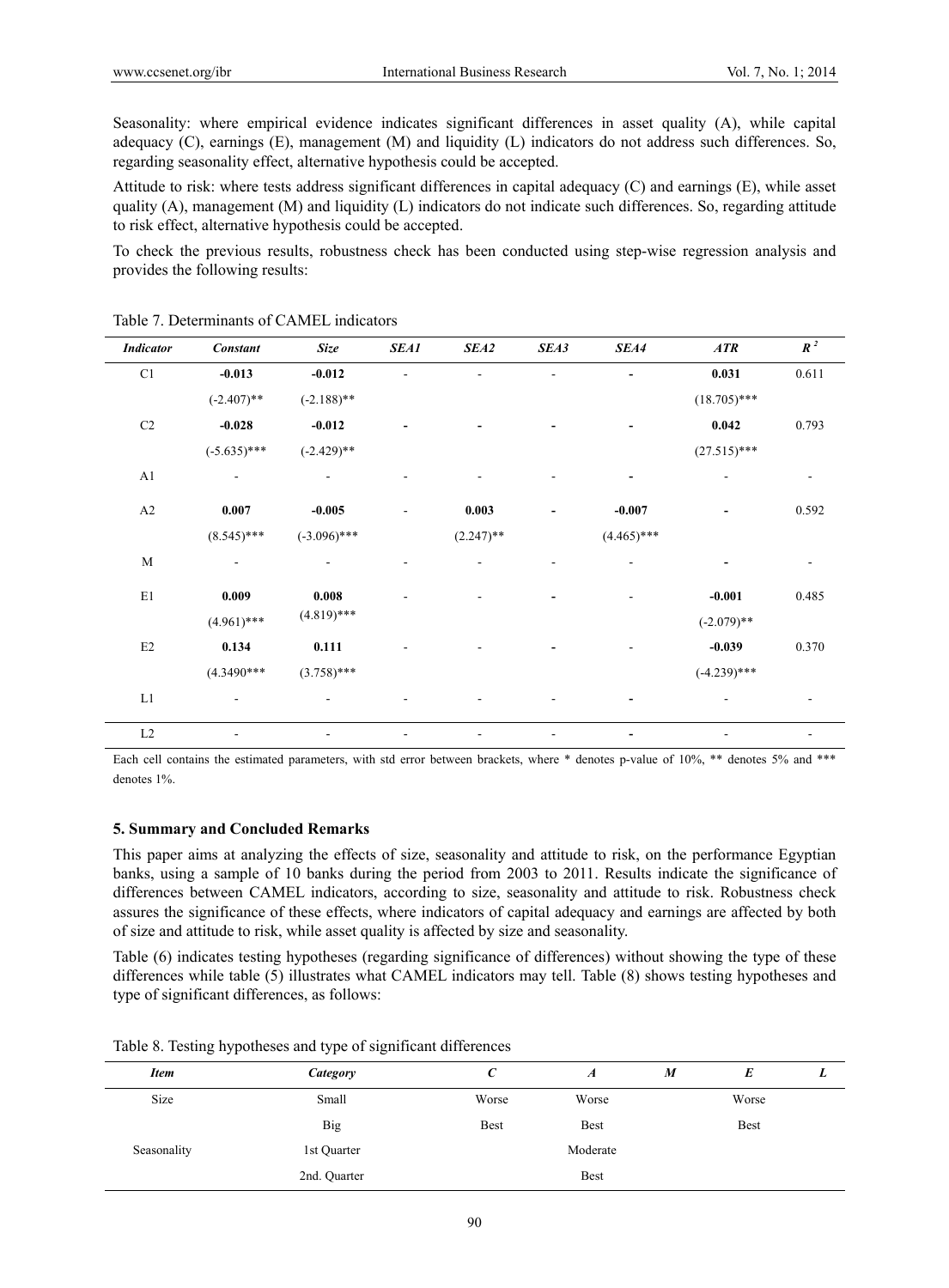|                 | 3rd. Quarter            |             | Moderate |             |
|-----------------|-------------------------|-------------|----------|-------------|
|                 | 4th. Quarter            |             | Worse    |             |
| Attitude toward | Conservative            | Worse       |          | Worse       |
| risk            | Moderately conservative | Bad         |          | Moderate    |
|                 | Moderate                | Moderate    |          | <b>Best</b> |
|                 | Moderately aggressive   | Good        |          | Moderate    |
|                 | Aggressive              | <b>Best</b> |          | Worse       |
|                 |                         |             |          |             |

Results reveal that CAMEL indicators have different sensitivities to size, seasonality and attitude to risk. These may be explained, as follows:

Big banks have better performance (according to capital adequacy, asset quality and earning) than small. This may shed a light on the necessity of enhancing performance through developing facilities that provide a strong competitive situation. Small banks can't provide such facilities that depend on banks' image, system and human capital.

Seasonality affects asset quality by a surprising way, as it tends to be good at the end of the second quarter, becomes moderate at the end of the third one, continues to be bad at the fourth quarter and turn to be moderate (another time) at the end of the first one. This indicates that asset quality is *dressed* at the end of fiscal year for providing an informational content that doesn't express the real situation.

Attitude to risk affects capital adequacy in accordance with Basel agreement, as it tends to be at its lowest level in the conservative case, becomes a little bit high in moderately conservative case, continues to be higher in moderately aggressive and aggressive cases. Also, it reaches its highest level in the very aggressive case.

Attitude to risk affects earnings regardless the traditional risk-return relationship, as it tends to be at its lowest level in the conservative and aggressive cases, and becomes at its highest level in the in moderate case. This may need a special effort to be elaborated as applied on longer periods and different markets.

#### **References**

- Acharya, V., Gale, D., & Yorulmazer, T. (2009). *Rollover Risk and Market Freezes.* Working paper, New York University.
- Al-Farisi, A., & Hendrawan, R. (2012). Effect of Capital Structure on Banks Performance: A Profit Efficiency Approach Islamic and Conventional Banks Case in Indonesia. *International Research Journal of Finance and Economics, 86*, 6–19.
- Altman, I. (1968). Financial Ratios, Discriminate Analysis and Prediction of Corporate Bankruptcy. *Journal of Finance, 23*(4), 589–609. http://dx.doi.org/10.1111/j.1540-6261.1968.tb00843.x
- Anis, O., & Sami, R. (2012). Financial liberalization (FL), Environment Variables and Cost Efficiency of Tunisian Banking System. *Journal of Applied Finance and Banking, 2*(5), 1–25.
- Barth, J., Caprio, G., & Levine, R. (2008). *Bank Regulations Are Changing: For Better or Worse?* World Bank Policy Research, Working Paper No 4646.
- Beaver, W. (1966). Financial Ratios as Predictors of Failure. *Journal of Accounting Research*, *4*, 71–111. Retrieved from http://www.jstor.org/stable/2490171
- Ben Naceur, S., & Omran, M. (2011). The Effects of Bank Regulations, Competition, and Financial Reforms on Banks' Performance. *Emerging Markets Review, 12*, 1–20. http://dx.doi.org/10.1016/j.ememar.2010.08.002
- Berger, A., & Bouwman, C. (2012). *How Does Capital Affect Bank Performance During Financial Crises?*  Unpublished Manuscript, University of South Carolina.
- Berger, A., Bouwman, C., Kick, T., & Schaeck, K. (2011). *Bank Risk Taking and Liquidity Creation following Regulatory Interventions and Capital Support.* Deutsche Bundesbank Discussion Paper, Series 2, No 05/2010.
- Berger, A., DeYoung, R., Flannery, M., Lee, D., & Öztekin, Ö. (2008). How Do Large Banking Organizations Manage Their Capital Ratios? *Journal of Financial Services Research, 34*, 123–149. http://dx.doi.org/10.1007/s10693-008-0044-5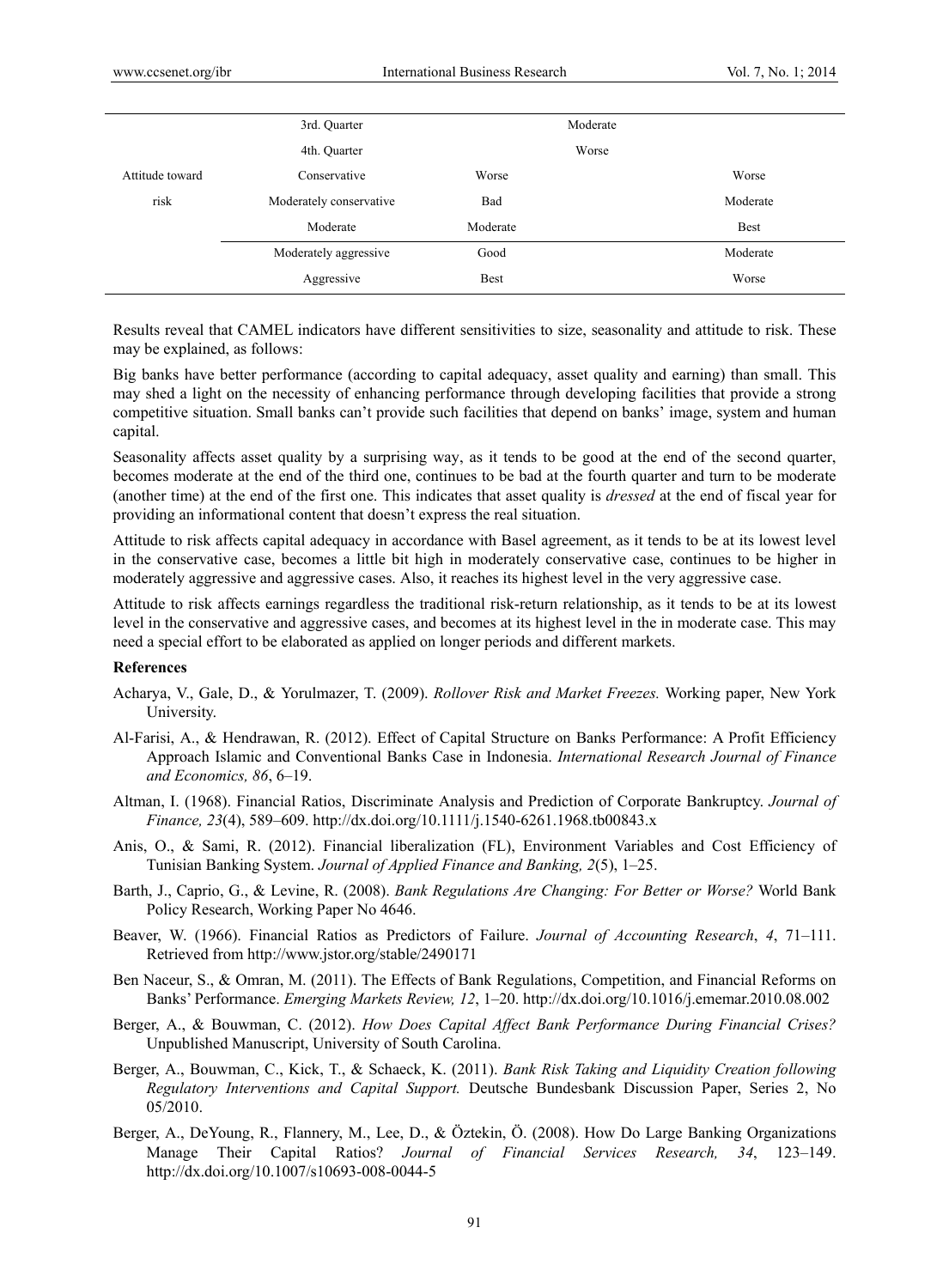- Black, L., & Hazelwood, L. (2012). *The Effect of TARP on Bank Risk-Taking.* International Finance Discussion, IFDP 1043, Board of Governors of the Federal Reserve System.
- Carvallo, O., & Kasman, A. (2005). Cost Efficiency in the Latin American and Caribbean Banking Systems. *Journal of International Financial Markets Institution and Money, 15*, 55–72. http://dx.doi.org/10.1016/j.intfin.2004.02.002
- Central Bank of Egypt. (2011). Annual Report.
- Central Bank of Egypt. (2011). Economic Review.
- Cole, R., & Gunther, J. (1995). *A CAMEL Rating's Shelf Life*. Retrieved from http://ssrn.com/abstract=1293504
- Curry, T., Fissel, G., & Ramirez, C. (2006). *The Effect of Bank Supervision on Loan Growth.* FDIC Center for Financial Research, Working Paper No. 2006–12.
- Demirgüç-Kunt, A., & Detragiache, A. (2011). Basel Core Principles and Bank Soundness Does Compliance Matter? *Journal of Financial Stability, 7*(4), 179–190. http://dx.doi.org/10.1016/j.jfs.2010.03.003
- Diamond, D., & Rajan, R. (2009). *Fear of Fire Sales and the Credit Freeze.* A working paper, University of Chicago.
- Gayed, N., Gayed, P., & Alber, N. (2009). *Using the Marketing Approach to Evaluate Banking Performance: The Case of Egypt.* Retrieved from http://ssrn.com/abstract=1519087
- Gilbert, R., Meyer, A., & Vaughan, M. (2002). Could a CAMELS Downgrade Model Improve Off-Site Surveillance? *Federal Reserve Bank of St. Louis Review, 84*(1), 47–63.
- Guidara, A., Lai, V., & Soumaré, I. (2011). *Banks' Capital Buffer, Risk and Performance in Different Business and Regulation Cycles: Evidence from Canadian Sector.* The 44th Annual Conference of the Canadian Economic Association, Quebec City.
- Gunter, J., & Moore, R. (2003). Early Warning Models in Real Time. *Journal of Banking and Finance, 27*(10), 1979–2001. http://dx.doi.org/10.1016/S0378-4266(02)00314-X
- Hassan, K., & Sanchez, B. (2007). *Efficiency Determinants and Dynamic Efficiency Changes in Latin American Banking Industries.* Networks Financial Institute Working Paper, 2007-WP-32. Retrieved from http://ssrn.com/abstract=1087045
- ING North America Insurance Corporation. (2010). *Model Portfolios A model that lives up to your personal standards. ING Special Report.* Retrieved from http://www6.ingretirementplans.com/SponsorExtranet/ModelPortfolios.pdf
- Kanas, A. (2013). Bank Dividends, Risk, and Regulatory Regimes. *Journal of Banking and Finance, 37*, 1–10. http://dx.doi.org/10.1016/j.jbankfin.2012.05.018
- King, T., Nuxoll, D., & Yeager, T. (2006). Are the Causes of Bank Distress Changing? Can Researchers Keep Up? *Federal Reserve Bank of St. Louis Review, 88*(1), 57–80.
- Maishanu, M. (2004). A Univariate Approach to Predicting Failure in the Commercial Banking Sub-Sector in Nigerian. *Journal of Accounting Research, 1*(1).
- Njoku, J. (2012). Surveillance Model of Going Concern in Banking. *African Journal of Accounting, Auditing and Finance, 1*(1).
- Osborne, M., Fuertes, A., & Milane, A. (2012). *In Good Times and in Bad: Bank Capital Ratios and Lending Rates.* Retrieved from http://ssrn.com/abstract=1971324
- Paul, S., & Kaestner, L. (2007). *Privatization and Banking Performance.* Retrieved from http://ssrn.com/abstract=995185
- Petrella, G., & Resti, A. (2012). *Supervisors as Information Producers: Do Stress Tests Reduce Bank Opaqueness?* Retrieved from http://ssrn.com/abstract=1968681
- Sahut, J., & Mili, M. (2009). *Determinants of Banking Distress and Merger as Strategic Policy to Resolve Distress.* Retrieved from http://ssrn.com/abstract=1343814
- Saunders, A. (1994). *Financial Institutions Management: A Modern Perspective.* Ill.: Irwin & Inc.
- Schaeck, K., & Čihák, M. (2007). *Banking Competition and Capital Ratios.* Retrieved from http://ssrn.com/abstract=1016246